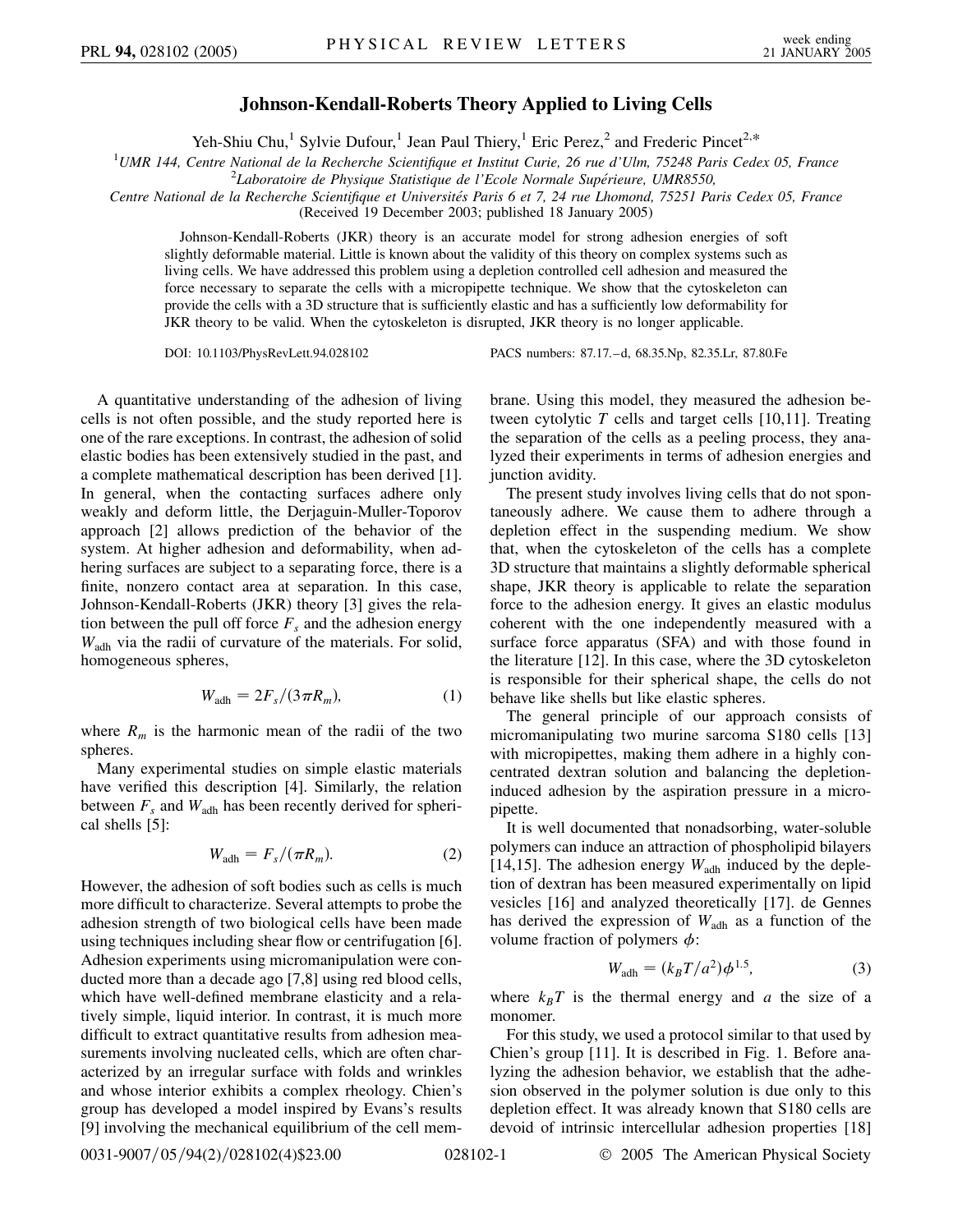

FIG. 1. (a),(b) Two cells, held under weak aspiration by micropipettes, are placed in contact and 1 s later became adherent. Separation process  $(c)$ , $(d)$ : One cell is held by the right micropipette under strong aspiration. The aspiration applied to the other cell is increased and the right micropipette displaced away. Either the cell leaves the left micropipette (c) or both cells separate (d). In the first case, the cell is reseized by the left micropipette (b), the aspiration incremented, and the right micropipette displaced again. This cycle is repeated until the cells separate and the separation force is deduced from the last aspiration pressures. During the measurements, the pipettes were moved at a velocity of about 20  $\mu$ m/s. The whole process of separation lasted 1 min at most. The aspiration level on pressure employed in each cycle was monitored continuously.

because they do not express cell-cell adhesion receptors at their surface. This is consistent with our observation that S180 cells brought to close contact do not adhere without dextran. In contrast, in the presence of dextran, S180 cells do adhere when they are mechanically pushed together with the micropipettes. Equilibrium under zero compression is reached after this mechanical constraint is removed (after less than a second). Further, the observation that adhering cells separated immediately after transfer in a dextran-free chamber shows that no receptor was activated during the adhesion phase. This indicates that the adhesion of S180 cells observed here was purely a depletion effect.

During separation, the cells appear elastic and slightly deformable (see Fig. 1) and the contact area at separation remains finite. Therefore, it is interesting to analyze the separation process with JKR theory and with the spherical shell model.

As shown by Yeung and Evans [19], the cells may display viscoelastic behaviors that could induce force gradients. To avoid any artifact due to this problem, we have checked that the aspiration force in the pipette equals the force transmitted to the contact zone: we used a direct method of probing this transmitted force by aspirating a cell in a 4–5  $\mu$ m micropipette with a gentle suction and placing the opposite side of the cell on a spring (a microneedle with a known stiffness), the results of these force experiments indicate that, in the range of force, time, and velocity used, the measured force equals exactly the aspiration one.

Thus, it is possible to test the validity of JKR and spherical shell theories on these cells. The separation force  $F<sub>s</sub>$  is close to the average of the aspiration forces of the penultimate cycle  $n - 1$  and the last cycle *n*:

$$
F_s = \pi(\Delta P_{n-1} + \Delta P_n)R_p^2/2,
$$
 (4)

where  $R_p$  is the pipette inner radius,  $\Delta P_i$  being the aspiration during cycle *i*.

The adhesion energy predicted by JKR and spherical shells theories can be calculated from the measurements of  $F<sub>s</sub>$  and the radii of the cells. These values can be compared (Fig. 2) to the theoretical [17] expression for the energy due to the depletion effects [Eq. (3)] and the experimental measurements [16] of that energy. Figure 3 shows a very



FIG. 2. Adhesion energy, as deduced from JKR theory [diamonds, Eq. (1)] and spherical shells [crosses, Eq. (2)] as a function of the volume fraction of dextran. Two sizes of dextran molecules  $(4.6 \times 10^5 \text{ and } 2 \times 10^6 \text{ M W})$  were used. The results can be compared to the theoretical ones given by de Gennes [17] (line) and to experimental ones obtained by Evans by contact angle measurements on lipid vesicles [16] (squares).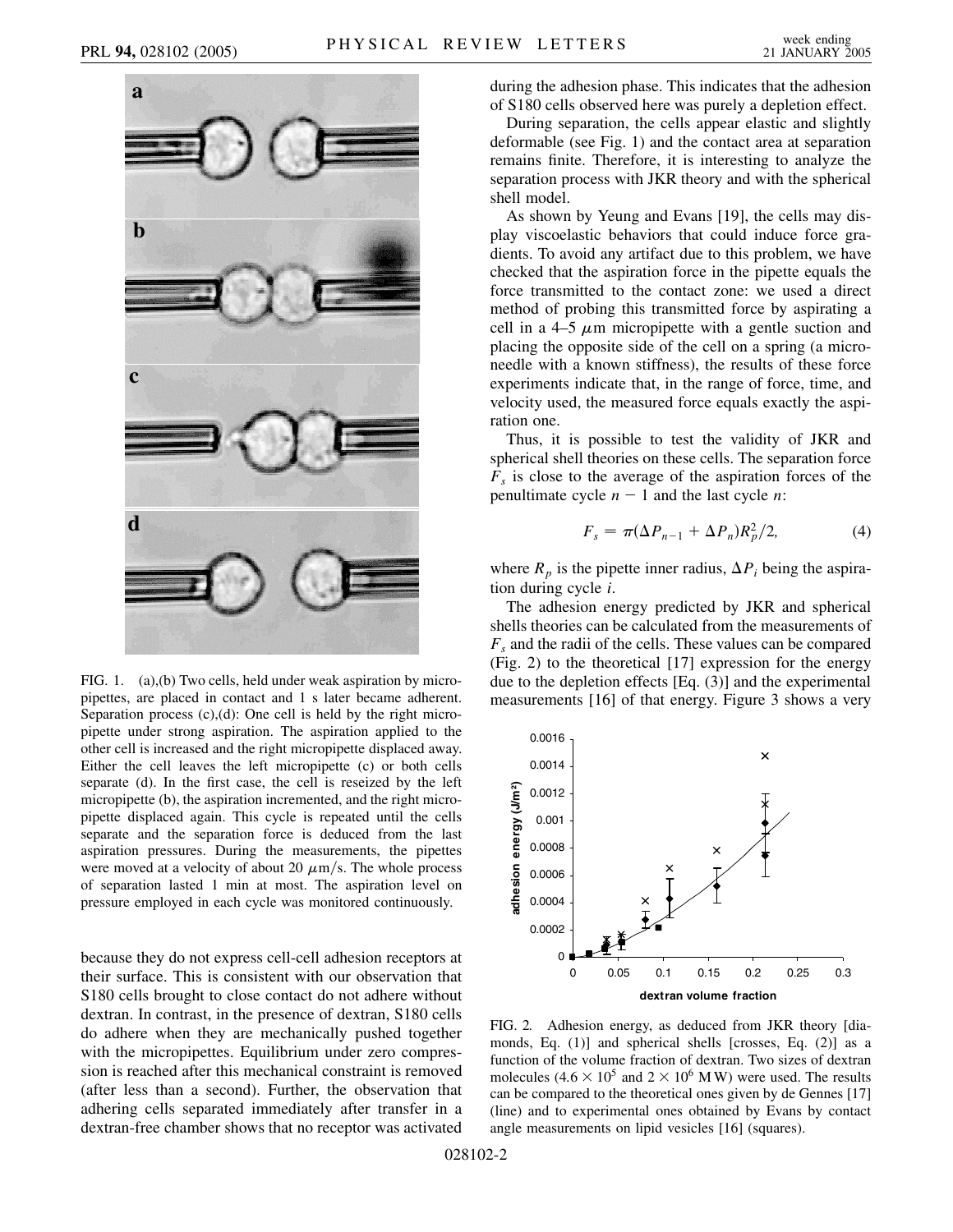

FIG. 3 (color online). Parameter  $A = \frac{R_m}{2} \left[ -F + 3 \pi R_m W_{\text{adh}} + \right]$  $\sqrt{-6\pi R_m W_{\text{adh}}F + (3\pi R_m W_{\text{adh}})^2}$ ] plotted as a function of  $R_c^3$ . As indicated in Eq. (5), in the case of JKR theory, the slope gives the elastic modulus. The large error bars are due to the low accuracy in the measurement of the contact radius in optical microscopy. The points are taken from three different experiments at various dextran volume fractions.

good agreement with JKR theory while spherical shells theory does not seem to be suitable.

To check that JKR theory is indeed valid, we have measured the variation of the contact area  $R_c$  during the separation process and deduced the elastic modulus *K* from the relation [3]:

$$
(R_c)^3 = \frac{R_m}{2K}[-F + 3\pi R_m W_{\text{adh}} + \sqrt{-6\pi R_m W_{\text{adh}}F + (3\pi R_m W_{\text{adh}})^2}],
$$
 (5)

where  $F$  is the (positive) pulling force. The results are plotted in Fig. 3 and give  $K = 3500 \pm 1500$  Pa. To check this value, we have conducted SFA [20] experiments between two layers of cells in which the reduction of the two layers of thickness with the load is measured (Fig. 4). These measurements give  $K = 4200 \pm 1000$  Pa, which is in excellent agreement with values obtained by micromanipulation and with values from the literature [12]  $(1-5)$  kPa). As a final proof of the validity of the JKR theory, the ratio between the contact radius at separation



and the one under zero load was measured. The obtained value is  $0.65 \pm 0.12$ , again in excellent agreement with the expected one, 0.63. Therefore, the main features of JKR theory are verified here. This result may seem surprising as living cells in general display very complex mechanical behaviors and JKR should obviously not be valid for all types of cells. In the present case, the cytoskeleton is responsible for the shape of the cells and its 3D elastic properties. We have verified by imaging actin, tubulin, and vimentin filaments that the S180 cells have an extended 3D cytoskeleton (data not shown). However, elasticity is expected of only the behavior of the cytoskeleton for shape changes that are sufficiently rapid that there is no time for the cytoskeleton to exhibit plastic flow during the detachment. This is the case here. These experiments lasted a few tens of seconds, whereas the time taken by a cell to regain its spherical shape after it has been expelled from a pipette was a few minutes.



FIG. 4. Force between two layers of S180 cells deposited on mica surfaces in a SFA function of the parameter  $(\delta^3 R)^{1/2}$  where  $\delta$  is the reduction of the two cell layers thickness under compression and *R* the radius of the substrate. For  $\delta$  smaller than the cell size, the slope gives the elastic modulus [3].

FIG. 5. (a),(b) Morphology of the cells treated with Lat B during the separation process. Note the difference from Fig. 1. (c) Adhesion energy as it would be obtained through JKR theory [Eq. (1)] as a function of the dextran volume fraction in the presence of 0.1  $\mu$ M (filled diamonds) or 1.5  $\mu$ M (empty diamonds) latrunculine B. The solid line is the expected value deduced from the applied depletion force [17].